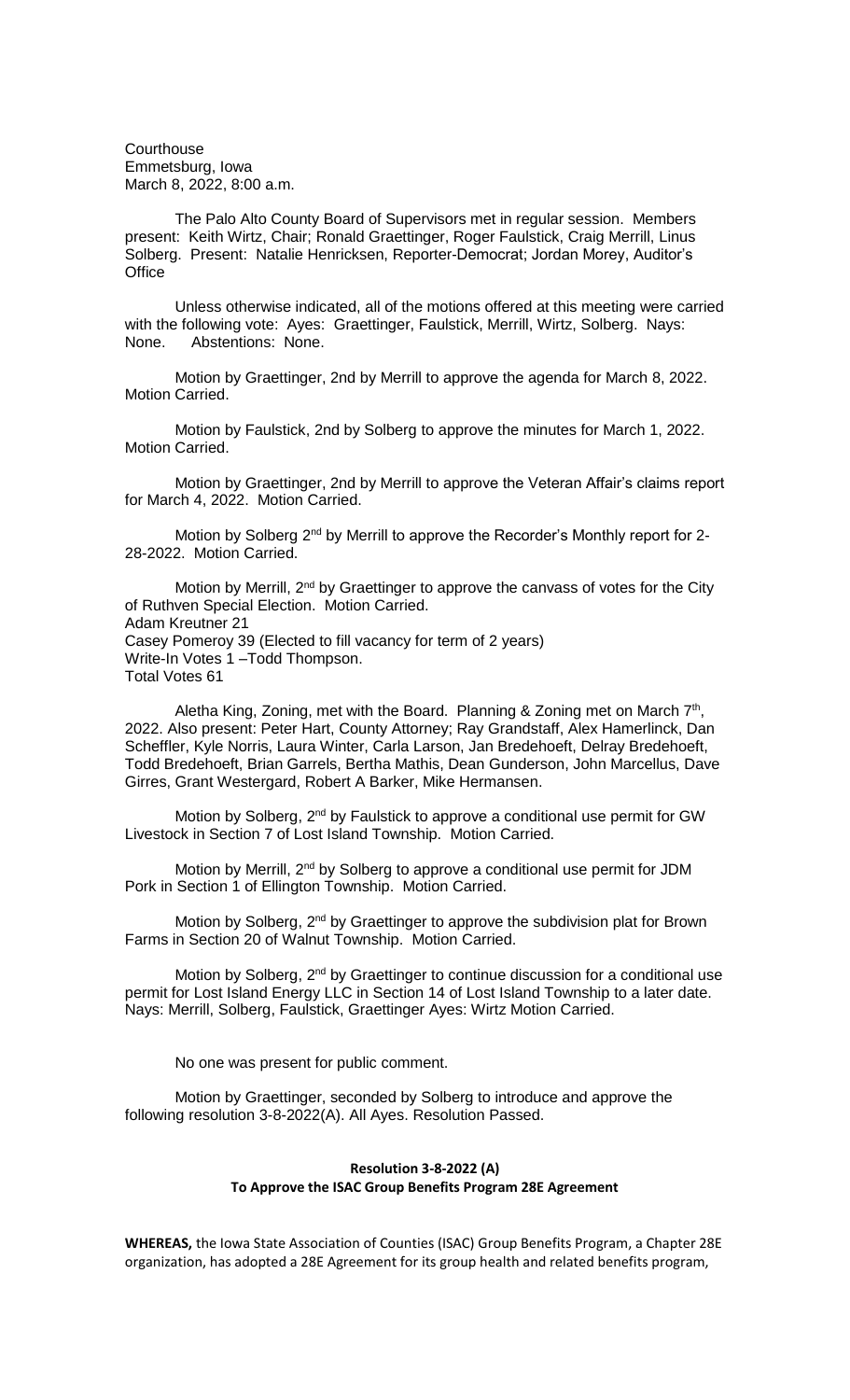for the purpose of providing group health and related benefits for employees of participating entities.

**WHEREAS,** the County of Palo Alto desires to adopt the 28E Agreement for health and related benefits for eligible employees.

**NOW, THEREFORE, BE IT RESOLVED** by the Palo Alto County Board of Supervisors that the County desires to adopt the 28E Agreement for the ISAC Group Benefits Program;

Approved by the Palo Alto County Board of Supervisors on March 8, 2022. /s/Keith Wirtz, Board Chair /s/Carmen Moser, Auditor

Motion by Solberg, seconded by Merrill to approve the agreement to combine township and city precincts. Motion Carried.

## Agreement to Combine Township and City Precincts

Come now the parties hereto Palo Alto County, Iowa (hereinafter referred to as County) and the City of Emmetsburg, Iowa (hereinafter referred to as City) and state:

Whereas, election precincts have been proposed by the Temporary County Redistricting Commission for incorporated areas of the City and unincorporated areas of the County; and,

Whereas, pursuant to Iowa Code Section 49.6, the parties hereto desire to enter into an Agreement to establish precincts consisting partially of unincorporated and partially of incorporated areas.

Now therefore in consideration of the mutual covenants contained herein the parties agree as follows:

- 1. The County and City agree that certain election precincts shall be composed partially of unincorporated territory of the County and partially of territory within the City.
- 2. The parties agree that Precinct 3 shall include Emmetsburg Ward 3 as well as part of Emmetsburg, Silver Lake, Highland, Lost Island and Walnut Townships in Supervisor District 3.
- 3. The parties agree that precinct 4 shall include Emmetsburg Ward 4 as well as part of Fern Valley Township and all of Nevada, Fairfield, Freedom, Vernon and Independence Township in Supervisor District 5.

| Agreed:                               | Date: | Attest:                  |
|---------------------------------------|-------|--------------------------|
| /s/Keith Wirtz, Chairperson           |       | /s/Carmen Moser, Auditor |
| Palo Alto County Board of Supervisors |       | Palo Alto County         |

Motion by Merrill, 2<sup>nd</sup> by Faulstick to approve the contracts for Drainage District No. 180 Lateral 1 Tile with Iowa Trenchless LLC and Reutzel Excavating. Motion Carried.

Motion by Graettinger, seconded by Merrill to release FEMA retainage to Dirt Proz. Motion Carried.

Motion by Solberg, seconded by Graettinger to introduce and approve the following resolution 3-8-2022. All Ayes. Resolution Passed.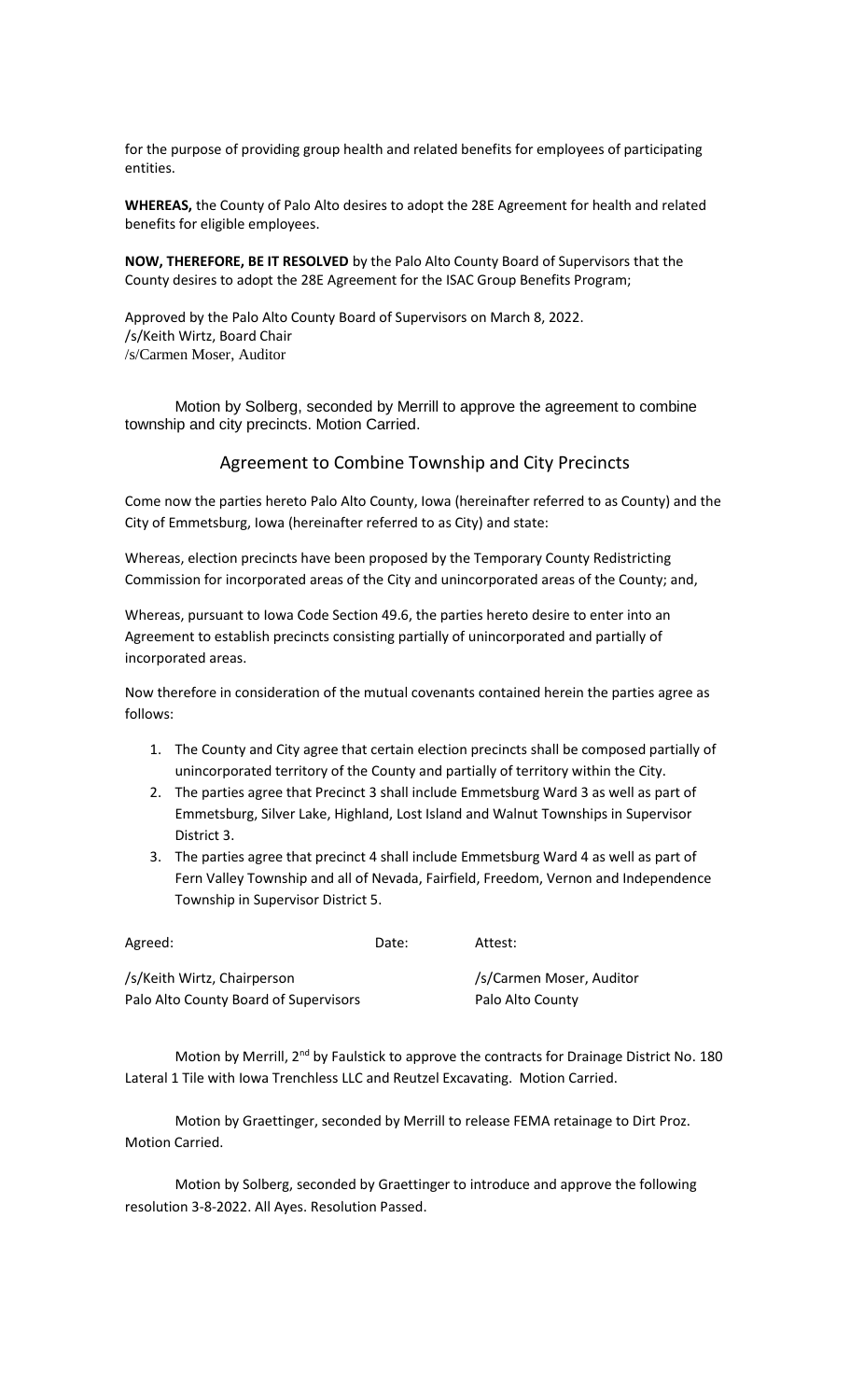## **Approval of FY 23 Maximum Property Tax Dollars Resolution No. 3-8-2022**

WHEREAS, the Palo Alto County Board of Supervisors have considered the proposed FY 23 county maximum property tax dollars for both General County Services and Rural County Services, and

WHEREAS, a notice concerning the proposed county maximum property tax dollars was published as required and posted on county web site and/or social media accounts if applicable.

WHEREAS, a public hearing concerning the proposed county maximum property tax dollars was held on March 8, 2022.

NOW THEREFORE BE IT RESOLVED by the Board of Supervisors of Palo Alto County that the maximum property tax dollars for General County Services and Rural County Services for FY 23 shall not exceed the following:

General County Services- \$4,012,097 Rural County Services- \$2,302,843

The Maximum Property Tax dollars requested in either General County Services or Rural County Services for FY 23 represents an increase of over 102% from the Maximum Property Tax dollars requested for FY 23.

Roll Call Vote: Roger Faulstick: Aye Linus Solberg: Aye Keith Wirtz: Aye Ron Graettinger: Aye Craig Merrill: Aye

/s/Keith Wirtz, Chairman /s/Carmen Moser, Auditor

Motion by Solberg, 2<sup>nd</sup> by Faulstick to approve the Cost Advisory services report for FY21. Motion Carried.

The Board held a conference call with Kossuth County Board of Supervisors on the completion of repairs to PAK1 Main Open Ditch. The Boards set the completion hearing for PAK 1 on April  $19^{th}$  at  $11:00$  a.m.

## Committee Reports: Craig-Mental Health

Motion by Solberg, seconded by Graettinger to approve the claims and drainage claims for March  $8<sup>th</sup>$ , 2022. Motion Carried. **General Basic Fund**

| Alliant Energy                 | Utilities Payments        | 75.00    |
|--------------------------------|---------------------------|----------|
| Amazon Capital Services        | Stationery/Forms/Gen Ofc  | 66.92    |
| Bauer Plumbing & Heating Inc.  | Buildings                 | 426.00   |
| BLUE LAKE WEBSITES ANITRA LARS | Data Processing Services  | 298.00   |
| Bolton & Menk, Inc.            | Misc Expense              | 4265.00  |
| Buhrow Construction            | Buildings                 | 25808.48 |
| Central Ia Juv Detention Ctr   | Crisis Stab Comm Based Se | 7005.00  |
| Dan Cooper Builders            | Buildings                 | 80.00    |
| Counsel Office & Document      | Stationery/Forms/Gen Ofc  | 95.55    |
| COVERT TRACK GROUP, INC.       | Contract Carriers         | 600.00   |
| Emmet Co Public Health         | Salary-Regular Employees  | 2665.43  |
| Emmetsburg Ford                | Misc Expense              | 37439.86 |
| E.M.U.                         | utilities                 | 125.00   |
| Emmetsburg Publishing Co.      | Misc Expense              | 367.75   |
| GALLS, LLC                     | Wearing Apparel & Uniform | 327.66   |
| Graettinger Times              | Official Pub & Legal Noti | 683.35   |
| Vincent H. Heller              | <b>Bus</b>                | 162.00   |
| Ronald Hersom                  | Bus                       | 103.50   |
| Hy-Vee Accounts Receivable     | Food & Provisions         | 176.17   |
| <b>IACCVSO</b>                 | Employee Mileage & Subs.  | 60.00    |
| Inman Electric Co Inc          | Engineering Services      | 29.34    |
|                                |                           |          |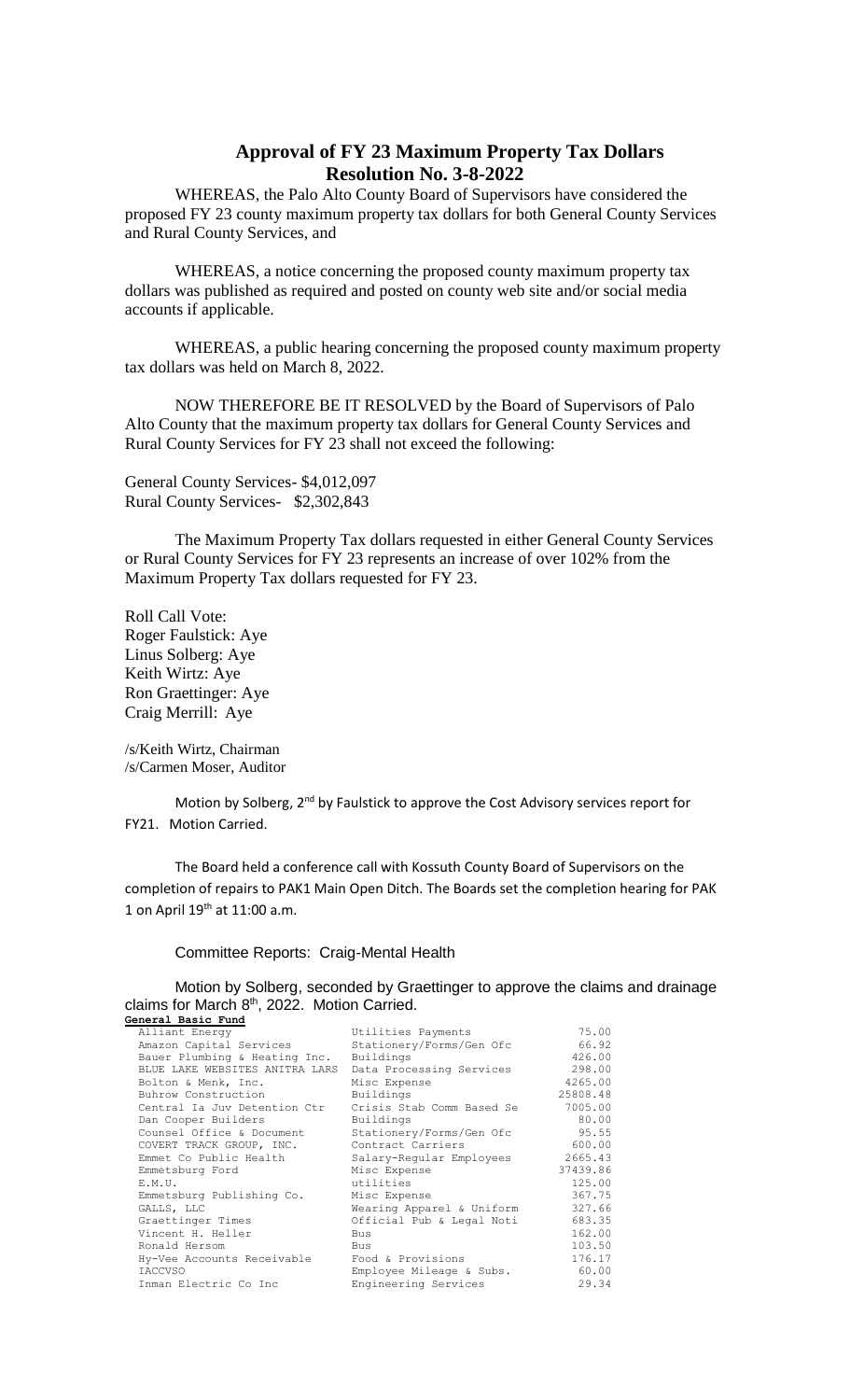**General Supplemental Fund Rural Services Basic Fund Secondary Road Fund** external Engineering Services Gateway Hotel **Engineering** Services Verizon Engineering Services 408.09

IA Office of State Medical Exm Medical & Health Services 2340.08<br>Iowa State Fire Marshall Div Buildings 2543.00<br>K.C. Nielsen Ltd Parts 56.11 Iowa State Fire Marshall Div Buildings 2543.00 K.C. Nielsen Ltd Parts 56.11 Koenig Portable Toilets Sanitation & Disposal Ser 25.00 KRISTAT AUTO PARTS LLC Minor MV Parts & Access 41.98 Language Link Audio/Visual Supplies 51.93 Mail Services, LLC **Bridge & Mailing** 308.46 City of Mallard Utilities Payments 181.72 Malloy Reporting Service Legal & Ct-Related Servic 1875.00 Matt's Cleaning Service Salary-Regular Employees 500.00 MidAmerican Energy electricity 247.06 Northwest Communications Telecommunications Serv.- 1183.51 Palo Alto Co Comm Health Ser Board of Health 695.29 Palo Alto Co Fair Assn **Contrib to Other Gov & Or** 789.31 Palo Alto County Public Health Other 37500.00 Fred Blake Perkins Legal & Ct-Related Servic 170.50 PITNEY BOWES **POSTAGE BOOKERS** POSTAGE & Mailing 1144.32 POCAHONTAS CO SHERIFF **Inmate Housing-out of cou** 552.00 The Print Shop Stationery/Forms/Gen Ofc 64.90 QS LAWN AND PEST, LLC Buildings 150.00 Quill Corporation Office Equipment 749.97 Regional Trans.Authority Contrib to Other Gov & Or 1800.00 River Valley Telecommunication Electric Light & Power 814.79 Susan Ruppert Stationery/Forms/Gen Ofc 14.99 Ruthven Zipcode Official Pub & Legal Noti 90.18 Schumacher Elevator Company Fixed Plant Equipment 633.63 SITE SERVICES, INC. Buildings 2950.00 SLASH POINT SALES **Office & Data Processing** 109.90 HOWARD SMITH Bus 100.50 Solutions Inc. services 391.02 Spencer Office Supplies Stationery/Forms/Gen Ofc 59.54 STATE HYGIENIC LABORATORY Engineering Services 55.00 Bob Subbert **Animal Bounties & Apiaris** 250.00 Swanson Hardware Buildings 232.80 U.S. Postal Service **Postage & Mailing 130.00**  Verizon phone service 320.14 VISA Dues & Memberships 500.00 Wessels Oil Co Inc **Detaillack** Utilities Payments 225.00 West Bend Ford Minor MV Parts & Access 341.05 West Bend Journal Stationery/Forms/Gen Ofc 116.75 Windstream phone 930.79 Vicky Conlon Election Officials 150.00 ELECTION SYSTEMS & SOFTWARE Stationery/Forms/Gen Ofc 420.75<br>
JAN HELMKE Election Officials 150.00<br>
Sharon Hobart Election Officials 150.00<br>
Margaret McNally Election Officials 20.00<br>
The Print Shop Stationery/Forms/Gen Ofc JAN HELMKE Election Officials 150.00 Sharon Hobart **Election Officials** 30.00 Margaret McNally Election Officials 20.00 The Print Shop Stationery/Forms/Gen Ofc 127.10 Ruthven Zipcode Official Pub & Legal Noti 41.30 JULIE SCHONING Election Officials 155.00 Bonnie Whitney Election Officials 36.00 Aldon Construction Miscellaneous Repair 208.24 Emmetsburg Library Contrib to Other Gov & Or 520.71 Graettinger Library Contrib to Other Gov & Or 221.30 Mallard Library **Contribution** Contribution Comes Contribution Communication Mallard 182.25 Northwest Communications Telecommunications Serv.- 84.95 River Valley Telecommunication Telecommunications Serv.- 84.93 Ruthven Library Contrib to Other Gov & Or 182.25 SLASH POINT SALES Stationery/Forms/Gen Ofc 53.98 West Bend Library **Contributo** Contribution Comer Gov & Or 195.27 Windstream phone 65.30 ADC Services Engineering Services 240.00 Arnold Motor Supply ATT: Sue Engineering Services 223.89 Ayrshire Farmers Mut Telephone Engineering Services 41.24 Crysteel Truck Equipment Engineering Services 863.95 Currans Plumbing & Heating Engineering Services 707.90 City of Cylinder Engineering Services 55.00 Diamond Mowers, Inc. Engineering Services 2124.12 Don's Truck Sales Inc Engineering Services 28.30 Fleet Pride Truck & Trailer Engineering Services 158.15 Thomas Fuchs Engineering Services 32.58 Graettinger Hardware **Engineering Services** 246.10 Graectinger Hardware and Engineering Services 246.10<br>
Iowa Lakes Regional Water Bogineering Services 105.09<br>
KRISTAT AUTO PARTS LLC Engineering Services 214.57 KRISTAT AUTO PARTS LLC Engineering Services 214.57 Lube Tech Accelerating Perform Engineering Services 1222.15 MidAmerican Energy Engineering Services 895.48 Mogler Electric **Engineering Services** 726.64 Murphy Tractor & Equipment Engineering Services 59.65 Northwest Communications Engineering Services 41.66 Picrays Welding & Fab. Engineering Services 180.00 Ruthven Coop Oil Co Engineering Services 6070.51 Safelite Fulfillment, Inc.<br>SLASH POINT SALES<br>Engineering Services 777.92 SLASH POINT SALES Engineering Services 777.92 Society of Land Surveyors Engineering Services 295.00 Solutions Inc. Engineering Services 236.35 Swanson Hardware Engineering Services 261.30<br>SynTech Systems Engineering Services 2000.00 Engineering Services